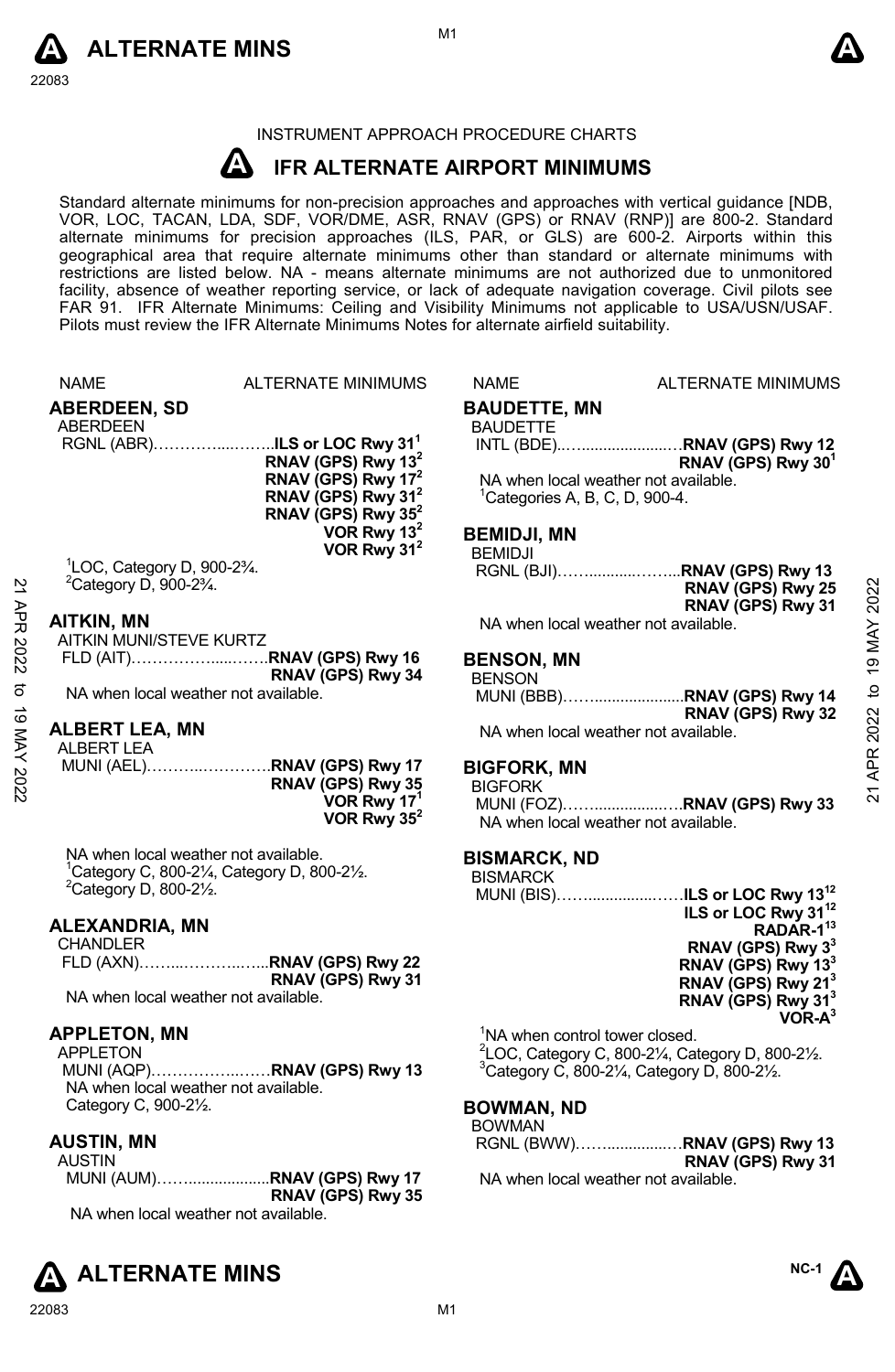

| <b>NAME</b> | <b>ALTEI</b> |
|-------------|--------------|
|-------------|--------------|

# **BRAINERD, MN**

BRAINERD LAKES

 RGNL (BRD)………….….......**ILS or LOC Rwy 231 RNAV (GPS) Rwy 5 RNAV (GPS) Rwy 23 RNAV (GPS) Rwy 34** 

NA when local weather not available.  $1$ Category D, 700-2.

# **BROOKINGS, SD**

**BROOKINGS** RGNL (BKX)…………..………**RNAV (GPS) Rwy 12 RNAV (GPS) Rwy 30**  NA when local weather not available. Category D, 800-2¼.

# **BUFFALO, MN**

BUFFALO MUNI (CFE)………………………..................**VOR-A**  NA when local weather not available.

#### **CAMBRIDGE, MN**

| <b>CAMBRIDGE</b>                     |                             |
|--------------------------------------|-----------------------------|
|                                      | MUNI (CBG)RNAV (GPS) Rwy 16 |
|                                      | RNAV (GPS) Rwy 34           |
| NA when local weather not available. |                             |

#### **CANBY, MN**

| MYERS FLD (CNB)RNAV (GPS) Rwy 12     |                   |
|--------------------------------------|-------------------|
|                                      | RNAV (GPS) Rwy 30 |
| NA when local weather not available. |                   |

#### **CARRINGTON, ND**

| <b>CARRINGTON</b>                    |  |
|--------------------------------------|--|
|                                      |  |
| NA when local weather not available. |  |

#### **CAVALIER, ND**

CAVALIER MUNI (2C8)…….....................**RNAV (GPS) Rwy 34**  NA when local weather not available.

### **CLOQUET, MN**

CLOQUET CARLTON COUNTY (COQ)……….....….**RNAV (GPS) Rwy 18 RNAV (GPS) Rwy 36**  NA when local weather not available.

#### **COOK, MN**

COOK MUNI (CQM)…...……..**RNAV (GPS) Rwy 13 RNAV (GPS) Rwy 31**  NA when local weather not available.

#### **CROOKSTON, MN**

CROOKSTON MUNI/KIRKWOOD

 FLD (CKN)……….……….......**RNAV (GPS) Rwy 13 RNAV (GPS) Rwy 31 VOR/DME Rwy 13** NA when local weather not available.





#### RNATE MINIMUMS NAME ALTERNATE MINIMUMS

# **CROSBY, ND**

**CROSBY** 

 MUNI (D50)…………..…...….**RNAV (GPS) Rwy 30** NA when local weather not available. Category D, 800-2¼.

# **DETROIT LAKES, MN**

DETROIT LAKES/WETHING FLD (DTL)………………...…..**RNAV (GPS) Rwy 14 RNAV (GPS) Rwy 32**  NA when local weather not available.

Category D, 800-2½.

# **DEVILS LAKE, ND**

```
DEVILS LAKE
```
RGNL (DVL)…………………..**RNAV (GPS) Rwy 32 RNAV (GPS) Rwy 132 RNAV (GPS) Rwy 212 RNAV (GPS) Rwy 312 VOR Rwy 31 VOR Rwy 132 VOR Rwy 312**

NA when local weather not available.  $1$ Categories A, B, 900-2; Category C, 900-2 $\frac{1}{2}$ ; Category D, 900-2¾. 2 Category C, 800-2¼, Category D, 800-2½.

#### **DICKINSON, ND**

| 2           | <b>NIMAY (UFO) NWY JH</b><br>NA when local weather not available. | 0.40401, 0.0001<br><sup>2</sup> Category C, 800-21/ <sub>4</sub> , Category D, 800-21/ <sub>2</sub> . | 2022           |
|-------------|-------------------------------------------------------------------|-------------------------------------------------------------------------------------------------------|----------------|
| بر<br>م     |                                                                   |                                                                                                       |                |
|             | <b>CANBY, MN</b>                                                  | <b>DICKINSON, ND</b>                                                                                  |                |
| 2022        | MYERS FLD (CNB)RNAV (GPS) Rwy 12                                  | DICKINSON/THEODORE ROOSEVELT                                                                          | ⋝              |
|             | RNAV (GPS) Rwy 30                                                 |                                                                                                       | $\overline{9}$ |
| ನ           | NA when local weather not available.                              | RNAV (GPS) Rwy 25                                                                                     | $\overline{a}$ |
|             |                                                                   | RNAV (GPS) Rwy 33                                                                                     |                |
|             | <b>CARRINGTON, ND</b>                                             | VOR-A                                                                                                 |                |
|             | <b>CARRINGTON</b>                                                 | NA when local weather not available.                                                                  | 2022           |
|             | MUNI (46D)RNAV (GPS) Rwy 31                                       |                                                                                                       |                |
| 19 MAY 2022 | NA when local weather not available.                              | <b>DODGE CENTER, MN</b>                                                                               |                |
|             |                                                                   |                                                                                                       |                |
|             |                                                                   | DODGE CENTER (TOB)RNAV (GPS) Rwy 16                                                                   | ম              |

# **DODGE CENTER, MN**

DODGE CENTER (TOB)……**RNAV (GPS) Rwy 16 RNAV (GPS) Rwy 34 VOR-A** 

NA when local weather not available.

#### **DULUTH, MN**

DULUTH INTL (DLH)…………...**ILS or LOC Rwy 91 ILS or LOC Rwy 271 RADAR-12 RNAV (GPS) Rwy 33 RNAV (GPS) Rwy 92 RNAV (GPS) Rwy 213 RNAV (GPS) Rwy 273 VOR or TACAN Rwy 32 VOR/DME or TACAN Rwy 212**  1 LOC, Categories D, E, 1000-3.  ${}^{2}$ Categories D, E, 1000-3.  $3$ Category D, 1000-3.

# **ELY, MN**

ELY MUNI (ELO)……………..**RNAV (GPS) Rwy 12 RNAV (GPS) Rwy 30** 

NA when local weather not available. Category D, 1000-3.



M<sub>2</sub>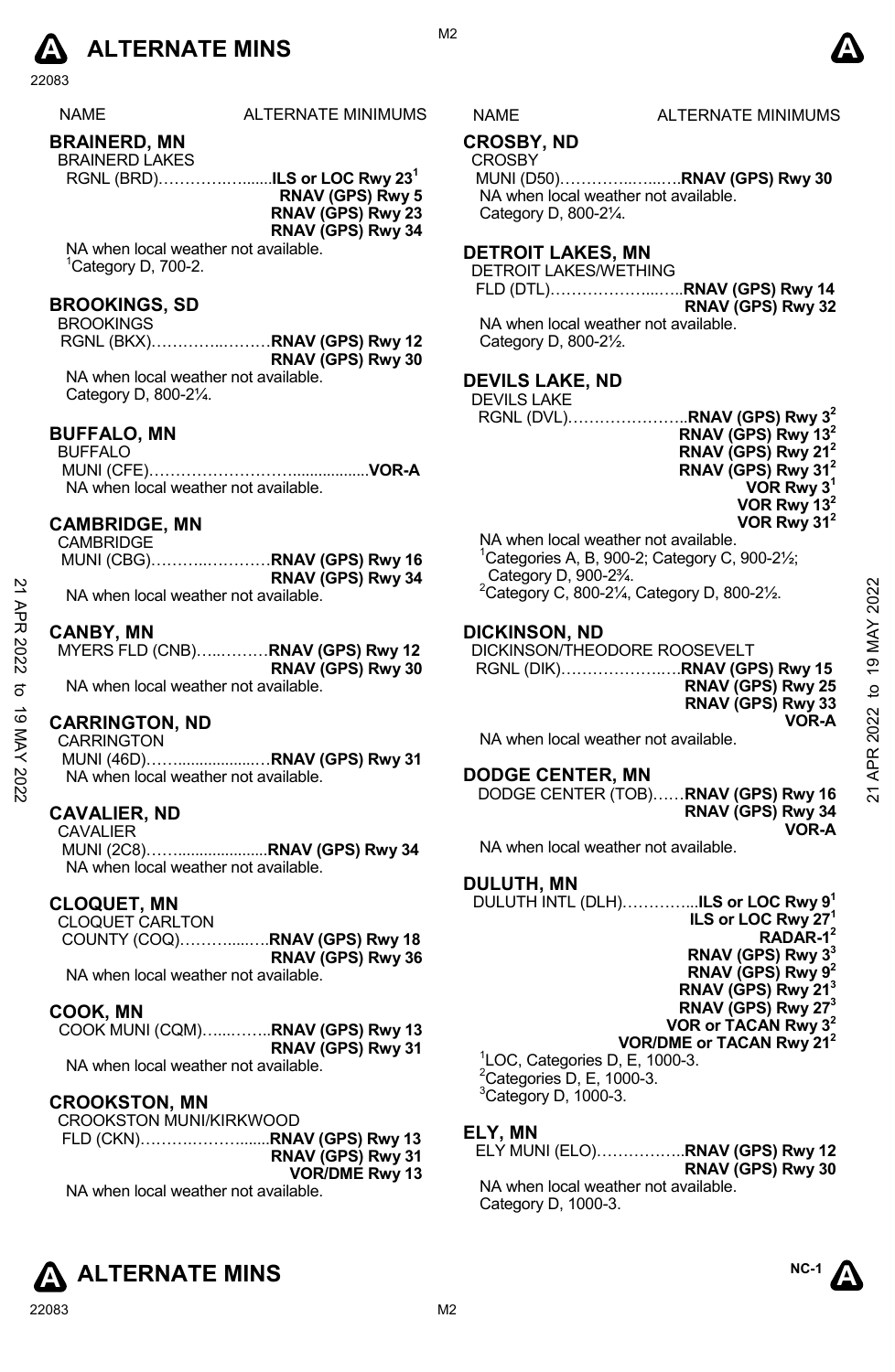

NAME ALTERNATE MINIMUMS NAME ALTERNATE MINIMUMS

# **EVELETH, MN**

EVELETH-VIRGINIA MUNI (EVM)…………………..**RNAV (GPS) Rwy 27 VOR-A**

NA when local weather not available. Category C, 900-2¾; Category D, 1100-3.

## **FAIRMONT, MN**

FAIRMONT MUNI (FRM)…....**RNAV (GPS) Rwy 13 RNAV (GPS) Rwy 31** NA when local weather not available.

Category C, 900-2½; Category D, 900-2¾.

# **FARGO, ND**

HECTOR INTL (FAR)………..**ILS or LOC Rwy 181 ILS or LOC Rwy 361 RNAV (GPS) Rwy 93 RNAV (GPS) Rwy 182 RNAV (GPS) Rwy 273 RNAV (GPS) Rwy 362 VOR Rwy 362**

1 ILS, Category C, 700-2; Category D, 800-2¼; Category E, 800-2½. LOC, Category D, 800-2¼; Category E, 800-2½.  $^{2}$ Category D, 800-2 $\frac{1}{4}$ , Category E, 800-2 $\frac{1}{2}$ .  $3$ Category D, 800-2 $\frac{1}{4}$ .

# **FARIBAULT, MN**

FARIBAULT MUNI-LIZ WALL STROHFUS FLD (FBL)…...................….....**RNAV (GPS) Rwy 12 RNAV (GPS) Rwy 30**  NA when local weather not available. <sup>21</sup> <sup>3</sup>Category D, 800-2¼<br>
21 <sup>3</sup>Category D, 800-2¼<br>
21 **APP PARIBAULT, MN**<br>
21 **APP PARIBAULT MUNI-LIZ WALL STROHFUS**<br>
21 **APP PARIBAULT MUNI-LIZ WALL STROHFUS**<br>
21 **GRANITE FALLS, MN**<br>
21 GRANITE FALLS MUNI/LENZEN-ROE-

#### **FERGUS FALLS, MN**

FERGUS FALLS MUNI/EINAR MICKELSON FLD (FFM)………………....….**ILS or LOC Rwy 311 RNAV (GPS) Rwy 132 RNAV (GPS) Rwy 312 RNAV (GPS) Rwy 35** NA when local weather not available.

 ${}^{1}$ LOC, Category D, 800-2 $\frac{1}{2}$ .  $2$ Category D, 800-2 $\frac{1}{2}$ .

#### **FOSSTON, MN**

FOSSTON MUNI-ANDERSON FIELD (FSE)….…………..…..**RNAV (GPS) Rwy 16 RNAV (GPS) Rwy 34**  NA when local weather not available.

#### **GLENCOE, MN**

**GLENCOE** MUNI (GYL)………………….**RNAV (GPS) Rwy 31** NA when local weather not available.

#### **GLENWOOD, MN**

GLENWOOD MUNI (GHW).…………………**RNAV (GPS) Rwy 15 RNAV (GPS) Rwy 33**  NA when local weather not available

M3

# **GRAND FORKS, ND**

# GRAND FORKS

 INTL (GFK)………...………..**ILS or LOC Rwy 35L12 LOC BC Rwy 17R1 RNAV (GPS) Rwy 9L RNAV (GPS) Rwy 17R RNAV (GPS) Rwy 27R VOR Rwy 17R** 

NA when local weather not available. <sup>1</sup>NA when control tower closed.  $2$ ILS, Category E, 700-2 $\frac{1}{2}$ ; LOC, Category E, 800-2½.

# **GRAND MARAIS, MN**

GRAND MARAIS/ COOK COUNTY (CKC)…….............**RNAV (GPS) Rwy 10**

**RNAV (GPS) Rwy 281**

Category D, 900-2<sup>3</sup>/<sub>4</sub>.<br><sup>1</sup>NA when local weath NA when local weather not available.

# **GRAND RAPIDS, MN**

GRAND RAPIDS/ITASCA COUNTY-GORDON NEWSTROM FLD (GPZ)…......**ILS or LOC Rwy 34 RNAV (GPS) Rwy 16 RNAV (GPS) Rwy 34 VOR Rwy 34** 

NA when local weather not available.

## **GRANITE FALLS, MN**

GRANITE FALLS MUNI/LENZEN-ROE-FAGEN- MEML FLD (GDB)…...............**RNAV (GPS) Rwy 33 VOR/DME Rwy 33** 

NA when local weather not available.

# **GWINNER, ND**

GWINNER-ROGER MELROE FIELD (GWR)………………...**RNAV (GPS) Rwy 16 RNAV (GPS) Rwy 34** 

NA when local weather not available. Category D, 800-2½.

# **HALLOCK, MN**

HALLOCK MUNI (HCO)…..….**RNAV (GPS) Rwy 13 RNAV (GPS) Rwy 31**  NA when local weather not available.

# **HAZEN, ND**

MERCER COUNTY RGNL (HZE)……….....………**RNAV (GPS) Rwy 14 RNAV (GPS) Rwy 32**

NA when local weather not available.

#### **HETTINGER, ND**

| <b>HETTINGER/JB LINDQUIST</b> |                   |
|-------------------------------|-------------------|
| RGNL (HEI)RNAV (GPS) Rwy 12   |                   |
|                               | RNAV (GPS) Rwy 30 |

Category D, 800-2¼.



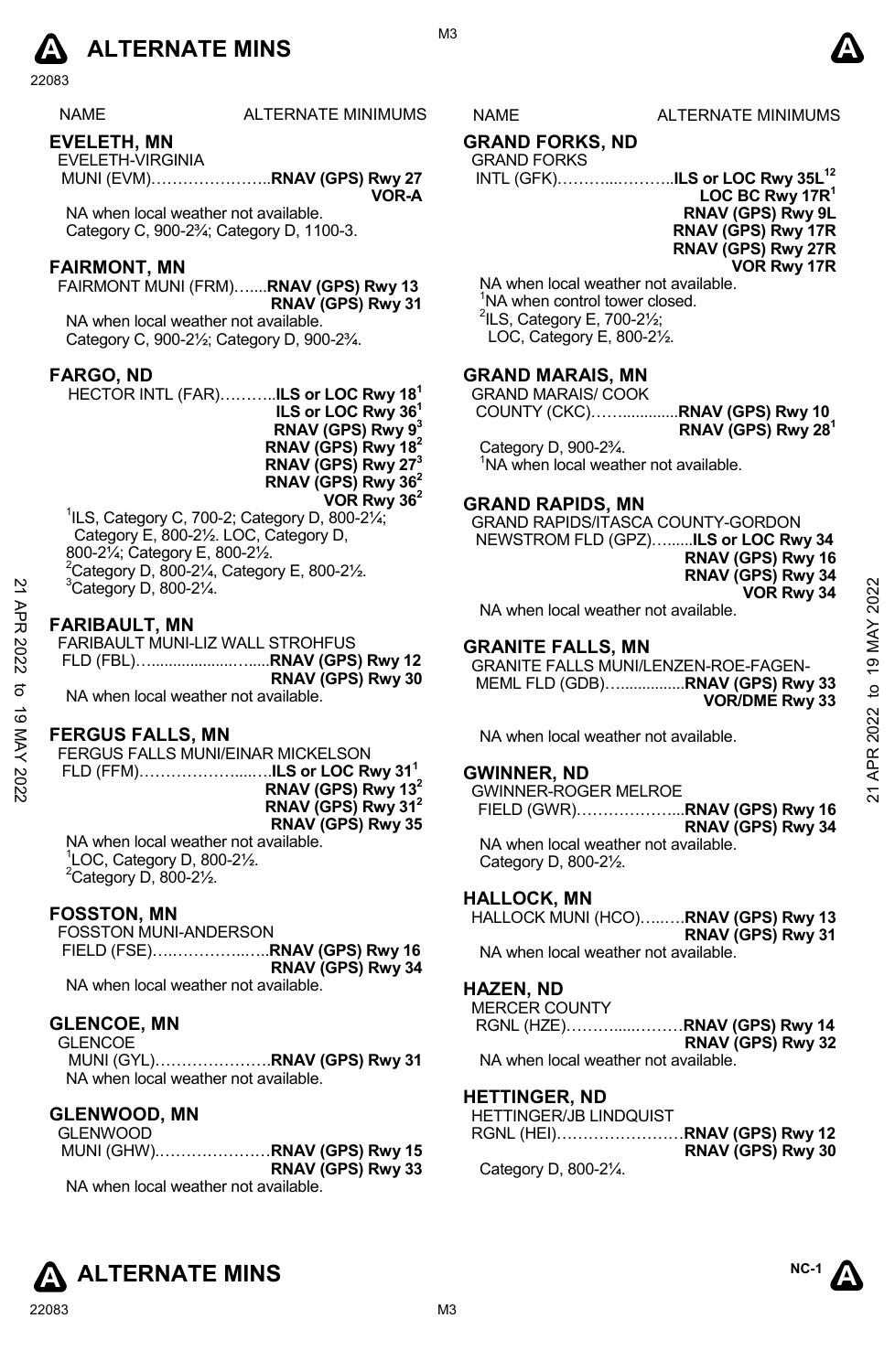

#### **HIBBING, MN**

RANGE RGNL (HIB)…..**ILS OR LOC/DME Rwy 131 RNAV (GPS) Rwy 132 RNAV (GPS) Rwy 312** 

<sup>1</sup>ILS, Categories A, B, C, D, 800-2. <sup>2</sup>NA when local weather not available.

# **HURON, SD**

HURON RGNL (HON)……….**ILS or LOC Rwy 121** LOC BC Rwy 30<sup>2</sup> **RNAV (GPS) Rwy 122 RNAV (GPS) Rwy 302**

NA when local weather not available. 1 LOC, Category D, 800-2¼.  $2$ Category D, 800-2 $\frac{1}{4}$ .

#### **HUTCHINSON, MN**

HUTCHINSON MUNI/BUTLER FLD (HCD)…………………....**RNAV (GPS) Rwy 15**  NA when local weather not available.

#### **INTERNATIONAL FALLS, MN**

FALLS INTL/EINARSON FLD (INL)……………**COPTER ILS or LOC Rwy 31 ILS or LOC Rwy 311 RNAV (GPS) Rwy 132 RNAV (GPS) Rwy 312 VOR Rwy 132 VOR Rwy 312** NA when local weather not available. **EXAMPLE 19 APRAV (GPS) RWY 13<sup>2</sup><br>
21 APR 2022 TO 19 APR 2022 TO 19 APR 2022 TO 19 APR 2022 TO 19 APP 2022 to 19 APP 2022<br>
2023 VOR Rwy 31<sup>2</sup><br>
21 AC AMPEN SON 2022 TO 224.<br>
21 APR 2022 TO 224.<br>
22 ACC Category D, 800-21/4** 

1 LOC, Category D, 800-2¼.  $2$ Category D, 800-2 $\frac{1}{4}$ .

#### **JACKSON, MN**

JACKSON (MJQ)……...……...**RNAV (GPS) Rwy 13**  NA when local weather not available.

#### **JAMESTOWN, ND**

JAMESTOWN RGNL (JMS)…………………..**RNAV (GPS) Rwy 4 RNAV (GPS) Rwy 13 RNAV (GPS) Rwy 22 RNAV (GPS) Rwy 31 VOR Rwy 13 VOR Rwy 31** 

Category D, 800 2½.

# **LANGDON, ND**

ROBERTSON FLD (D55)………………..……**RNAV (GPS) Rwy 14 RNAV (GPS) Rwy 32** 

NA when local weather not available.

#### **LONG PRAIRIE, MN**

TODD FLD (14Y)……………..**RNAV (GPS) Rwy 34**  NA when local weather not available.

M4

#### NAME ALTERNATE MINIMUMS

| <b>LONGVILLE, MN</b> |  |
|----------------------|--|
| <b>LONGVILLE</b>     |  |

| LONGVILLE                           |                   |
|-------------------------------------|-------------------|
|                                     |                   |
|                                     | RNAV (GPS) Rwy 31 |
| MA whon local woother not quoilehle |                   |

NA when local weather not available.

#### **LITCHFIELD, MN**

LITCHFIELD

 MUNI (LJF)………………..….**RNAV (GPS) Rwy 13 RNAV (GPS) Rwy 31 VOR-A** 

NA when local weather not available. Category D, 1000-3.

#### **LITTLE FALLS, MN**

LITTLE FALLS/MORRISON COUNTY- LINDBERGH FLD (LXL)…….**RNAV (GPS) Rwy 31** NA when local weather not available.

#### **LINTON, ND**

 LINTON MUNI (7L2)…………...**RNAV (GPS) Rwy 9 RNAV (GPS) Rwy 27** 

NA when local weather not available.

### **LUVERNE, MN**

QUENTIN AANENSON FLD (LYV)…………………….**RNAV (GPS) Rwy 18**  NA when local weather not available. Category C, 1000-2¾; Category D, 1000-3.

#### **MADISON, MN**

LAC QUI PARLE COUNTY (DXX)……...………**RNAV (GPS) Rwy 14 RNAV (GPS) Rwy 32**  NA when local weather not available

**MADISON, SD** 

# MADISON MUNI (MDS)……..**RNAV (GPS) Rwy 15 RNAV (GPS) Rwy 33**

NA when local weather not available

#### **MAHNOMEN, MN**

MAHNOMEN COUNTY (3N8)………………**RNAV (GPS) Rwy 17 RNAV (GPS) Rwy 35** 

NA when local weather not available

#### **MANDAN, ND**

| <b>MANDAN RGNL/LAWLER</b>                             |                   |
|-------------------------------------------------------|-------------------|
|                                                       |                   |
|                                                       | RNAV (GPS) Rwy 31 |
|                                                       | VOR-A             |
| NTA code e de la calciona externa esta acontrata tele |                   |

NA when local weather not available

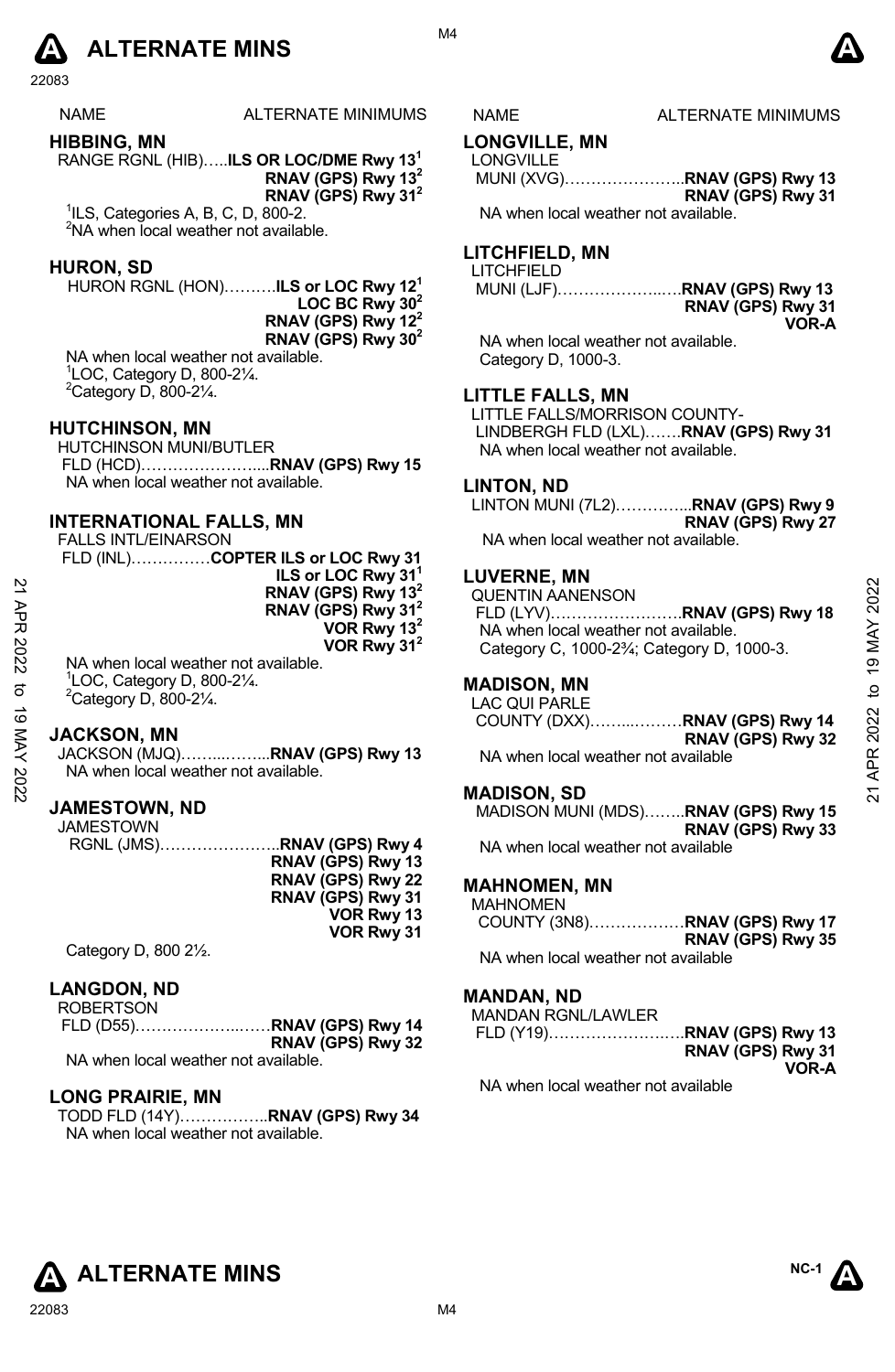

| <b>NAME</b>  | <b>ALTERNATE MINIMUMS</b> |
|--------------|---------------------------|
| MANILATO MNI |                           |

# **MANKATO, MN**  MANKATO RGNL

| <u>IVIAI VATUTINUI VE</u> |                           |
|---------------------------|---------------------------|
|                           | RNAV (GPS) Rwy 15         |
|                           | RNAV (GPS) Rwy 22         |
|                           | <b>DNAV (CDC)</b> Duni 22 |

**RNAV (GPS) Rwy 33 VOR Rwy 15** 

NA when local weather not available.

# **MAPLE LAKE, MN**

MAPLE LAKE MUNI-BILL MAVENCAMP SR FLD (MGG)....…......................................**VOR-A**  NA when local weather not available.

#### **MARSHALL, MN**

| SOUTHWEST MINNESOTA RGNL MARSHALL/   |                   |
|--------------------------------------|-------------------|
|                                      |                   |
|                                      | RNAV (GPS) Rwy 30 |
| NA when local weather not available. |                   |

#### **MINNEAPOLIS, MN**

|       | AIRLAKE (LVN)RNAV (GPS) Rwy 12 <sup>1</sup> |
|-------|---------------------------------------------|
|       | RNAV (GPS) Rwy 30 <sup>2</sup>              |
| $1 -$ | VOR Rwy $121$                               |

<sup>1</sup>Category D, 800-2¼.<br><sup>2</sup>NA when local weather not available.

|                                      | RNAV (GPS) Rwy 32 |
|--------------------------------------|-------------------|
| NA when local weather not available. |                   |

| (FCM)COPTER ILS or LOC Rwy 10R <sup>1</sup> |
|---------------------------------------------|
| ILS or LOC Rwy 10R <sup>12</sup>            |
| RNAV (GPS) Rwy 10L                          |
| RNAV (GPS) Rwy 10R                          |
| RNAV (GPS) Rwy 28L                          |
| RNAV (GPS) Rwy 28R                          |
| RNAV (GPS) Rwy 36                           |
| VOR Rwy 10R                                 |
| <b>VOR/DME Rwy 36</b>                       |
|                                             |

NA when local weather not available. <sup>1</sup>NA when control tower closed. <sup>2</sup>Category D, 700-2.



### NAME ALTERNATE MINIMUMS

# **MINNEAPOLIS, MN (CON'T)**

| MINNEAPOLIS-ST. PAUL INTL/WOLD-                                                      |
|--------------------------------------------------------------------------------------|
| CHAMBERLAIN (MSP)ILS or LOC Rwy 12L <sup>1</sup>                                     |
| ILS or LOC Rwy 12R <sup>1</sup>                                                      |
| ILS or LOC Rwy 30L <sup>2</sup>                                                      |
| ILS or LOC Rwy 30R <sup>2</sup>                                                      |
| ILS Z or LOC Rwy $35^2$                                                              |
| LOC Rwy $4^3$                                                                        |
| LOC Rwy $174$                                                                        |
| LOC Rwy 22 <sup>5</sup>                                                              |
| RNAV (GPS) Rwy 4 <sup>3</sup>                                                        |
| RNAV (GPS) Rwy $223$                                                                 |
| RNAV (GPS) Z Rwy 12L <sup>3</sup>                                                    |
| RNAV (GPS) Z Rwy 12 $R^3$                                                            |
| RNAV (GPS) Z Rwy 30 $L^3$                                                            |
| RNAV (GPS) Z Rwy 30 $R^3$                                                            |
| RNAV (GPS) Z Rwy $35^3$                                                              |
| <sup>1</sup> ILS, Category C, 700-2; Category D, 900-2 <sup>3</sup> / <sub>4</sub> ; |
| Category E, 1000-3; LOC, Category D, 900-23/4;                                       |
| Category E, 1000-3.                                                                  |
| $2$ ILS, Category C, 700-2; Category D, 900-2 $\frac{3}{4}$ ;                        |
| Category E, 1000-3; LOC, Category D, 900-23/4;                                       |

- $3$ Category D, 900-2 $\frac{3}{4}$ ; Category E, 1000-3.  $4$ Category D, 900-2 $\frac{3}{4}$ .
- 5 Category D, 800-2½; Category E, 1000-3.

# **MINOT, ND**

Category E, 1000-3.

| 2                   | $O0$ $O1$ , $O2$ , $O3$ , $O4$ .<br><sup>2</sup> NA when local weather not available.                                                                                                                 | $^{\circ}$ Category D, 800-2 $\frac{1}{2}$ ; Category E, 1000-3.                                                                                                                                    | 2022                           |
|---------------------|-------------------------------------------------------------------------------------------------------------------------------------------------------------------------------------------------------|-----------------------------------------------------------------------------------------------------------------------------------------------------------------------------------------------------|--------------------------------|
| APR<br>2022         | RNAV (GPS) Rwy 32<br>NA when local weather not available.                                                                                                                                             | <b>MINOT, ND</b><br>MINOT INTL (MOT)ILS or LOC Rwy 31 <sup>12</sup><br>LOC BC Rwy $13^{13}$                                                                                                         | 19 MAY                         |
|                     |                                                                                                                                                                                                       | RNAV (GPS) Rwy 8 <sup>3</sup>                                                                                                                                                                       |                                |
| ಕ<br>ಠ<br>X<br>2022 | <b>FLYING CLOUD</b><br>(FCM)COPTER ILS or LOC Rwy 10R <sup>1</sup><br>ILS or LOC Rwy 10R <sup>12</sup><br>RNAV (GPS) Rwy 10L<br>RNAV (GPS) Rwy 10R<br>RNAV (GPS) Rwy 28L<br><b>RNAV (GPS) Rwy 28R</b> | RNAV (GPS) Rwy 13 <sup>3</sup><br>RNAV (GPS) Rwy 26 <sup>3</sup><br>RNAV (GPS) Rwy 31 <sup>3</sup><br>VOR Rwy 8 <sup>4</sup><br>VOR Rwy 13 <sup>3</sup><br>VOR Rwy 26 <sup>5</sup><br>VOR Rwy $313$ | $\mathsf{D}$<br>2022<br>21 APR |

NA when local weather not available.

- <sup>1</sup>NA when control tower closed.
- $2$ LOC, Categories C, D, E, 1100-3.
- 3 Categories C, D, 1100-3.
- <sup>4</sup> Categories A, B, 1100-2; Categories C, D, 1100-3.<br><sup>5</sup> Categories A, B, 000 3; Categories C, D, 1100-3. Categories A, B, 900-2; Categories C, D, 1100-3.
	-

# **MITCHELL, SD**

| MITCHELL MUNI (MHE)RNAV (GPS) Rwy 13 |                   |
|--------------------------------------|-------------------|
|                                      | RNAV (GPS) Rwy 18 |
|                                      | RNAV (GPS) Rwy 31 |
|                                      | RNAV (GPS) Rwy 36 |
|                                      | VOR Rwy 13        |
| NA when local weather not available. |                   |

#### **MOBRIDGE, SD**

MOBRIDGE MUNI (MBG)...…**RNAV (GPS) Rwy 12 RNAV (GPS) Rwy 30** 

NA when local weather not available Category D, 900-2¾.



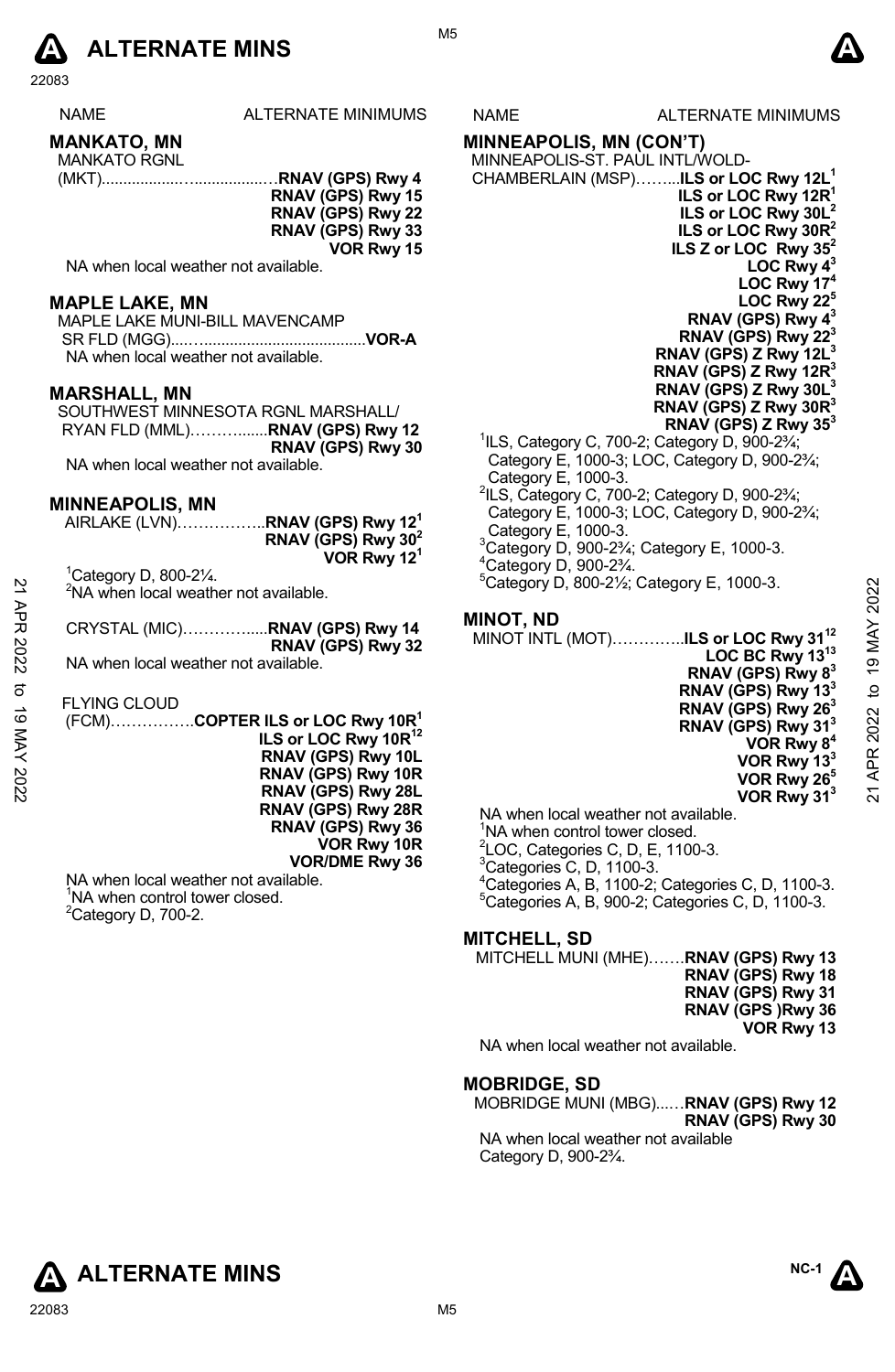

NAME ALTERNATE MINIMUMS NAME ALTERNATE MINIMUMS

# **MONTEVIDEO, MN**

MONTEVIDEO-CHIPPEWA COUNTY (MVE)………………**RNAV (GPS) Rwy 14 RNAV (GPS) Rwy 32** 

NA when local weather not available

# **MOORHEAD, MN**

MOORHEAD MUNI (JKJ)………………….**RNAV (GPS) Rwy 301 VOR-A2** 

<sup>1</sup>NA when local weather not available.  ${}^{2}$ Categories A, B, 900-2;

#### **MORA, MN**

MORA MUNI (JMR)…………..**RNAV (GPS) Rwy 35**  NA when local weather not available. Category D, 800-2¼.

# **MORRIS, MN**

MORRIS MUNI/CHARLIE SCHMIDT FLD (MOX)………….………..**RNAV (GPS) Rwy 14 RNAV (GPS) Rwy 32**  NA when local weather not available.

#### **ORR, MN**

# **ORTONVILLE, MN**

#### **OWATONNA, MN**

OWATONNA DEGNER RGNL (OWA)………………..**RNAV (GPS) Rwy 12 RNAV (GPS) Rwy 301**  NA when local weather not available. 1 Category D, 800-2¼.

#### **PARK RAPIDS, MN**

PARK RAPIDS MUNI/KONSHOK FLD (PKD)…………………....**RNAV (GPS) Rwy 13 RNAV (GPS) Rwy 31**  NA when local weather not available. Category D, 1100-3.

#### **PAYNESVILLE, MN**

PAYNESVILLE MUNI (PEX)…………………..**RNAV (GPS) Rwy 11 RNAV (GPS) Rwy 29**  NA when local weather not available.

#### **PHILIP, SD**

| RNAV (GPS) Rwy 30 |
|-------------------|
| VOR-A             |

NA when local weather not available.





#### **PIERRE, SD**

M6

PIERRE RGNL (PIR)……...…**ILS or LOC Rwy 3112**

**RNAV (GPS) Rwy 713 RNAV (GPS) Rwy 1313 RNAV (GPS) Rwy 253 RNAV (GPS) Rwy 313 VOR/DME or TACAN Rwy 713 VOR or TACAN Rwy 2513** 

<sup>1</sup>NA when local weather not available.  $2^2$ LOC, Category D, 800-2 $\frac{1}{4}$ .  $3$ Category D, 800-2 $\frac{1}{4}$ .

#### **PINE RIDGE, SD**

|                                            | PINE RIDGE (IEN)RNAV (GPS) Rwy 12 <sup>1</sup><br>RNAV (GPS) Rwy 30 <sup>2</sup> |
|--------------------------------------------|----------------------------------------------------------------------------------|
| ${}^{1}$ Category C, 900-2 $\frac{1}{2}$ . |                                                                                  |

 ${}^{2}$ Categories A, B, 900-2.

### **PIPESTONE, MN**

PIPESTONE MUNI (PQN)…………………. **RNAV (GPS) Rwy 18 RNAV (GPS) Rwy 36** 

NA when local weather not available.

# **PRESTON, MN**

| ⊵<br>ЯPR<br>2022 | ORR. MN<br>ORR RGNL (ORB)RNAV (GPS) Rwy 13<br>NA when local weather not available.<br>Category C, 900-21/4. | .<br><b>FILLMORE</b><br>RNAV (GPS) Rwy 29<br>NA when local weather not available.            | 2022<br>$\lambda$<br>ග |
|------------------|-------------------------------------------------------------------------------------------------------------|----------------------------------------------------------------------------------------------|------------------------|
| ಕ<br>ಕ<br>⋚      | <b>ORTONVILLE, MN</b><br>ORTONVILLE MUNI-MARTINSON<br>NA when local weather not available.                  | <b>PRINCETON, MN</b><br><b>PRINCETON</b><br>MUNI (PNM)RNAV (GPS) Rwy 16<br>RNAV (GPS) Rwy 34 | ₫<br>2022              |
| 2022             | <b>OWATONNA, MN</b><br><b>OWATONNA DEGNER</b><br>. <i>. .</i>                                               | NA when local weather not available.<br><b>RAPID CITY, SD</b>                                | ≃<br>ಸ                 |

#### **PRINCETON, MN**

| PRINCETON |  |  |                             |
|-----------|--|--|-----------------------------|
|           |  |  | MUNI (PNM)RNAV (GPS) Rwy 16 |
|           |  |  | RNAV (GPS) Rwy 34           |
| .         |  |  |                             |

# **RAPID CITY, SD**

| RAPID CITY |                                          |
|------------|------------------------------------------|
|            | RGNL (RAP)ILS or LOC Rwy 32 <sup>1</sup> |
|            | <b>PNAV (CDS)</b> Pun $5^2$              |

| RNAV (GPS) Rwy $5^2$              |
|-----------------------------------|
| RNAV (GPS) Rwy 14 <sup>23</sup>   |
| RNAV (GPS) Rwy $23^2$             |
| RNAV (GPS) Rwy 32 <sup>4</sup>    |
| VOR or TACAN Rwy 1424             |
| VOR or TACAN Rwy 32 <sup>24</sup> |
|                                   |

<sup>1</sup>ILS, Categories B, C, 700-2; Category D, 800-2¼; Category E, 800-2¾. LOC, Category D, 800-2¼; Category E, 800-2¾. <sup>2</sup>NA when local weather not available.  $3$ Category D, 800-2 $\frac{1}{2}$ ; Category E, 800-2 $\frac{3}{4}$ . 4 Category D, 800-2¼; Category E, 800-2¾.

### **RAY S. MILLER AAF (KRYM)**

CAMP RILEY, MN……………...**ILS or LOC Rwy 31**  LOC, CAT D, 1000-3. NA when control tower closed.

**NC-1** 

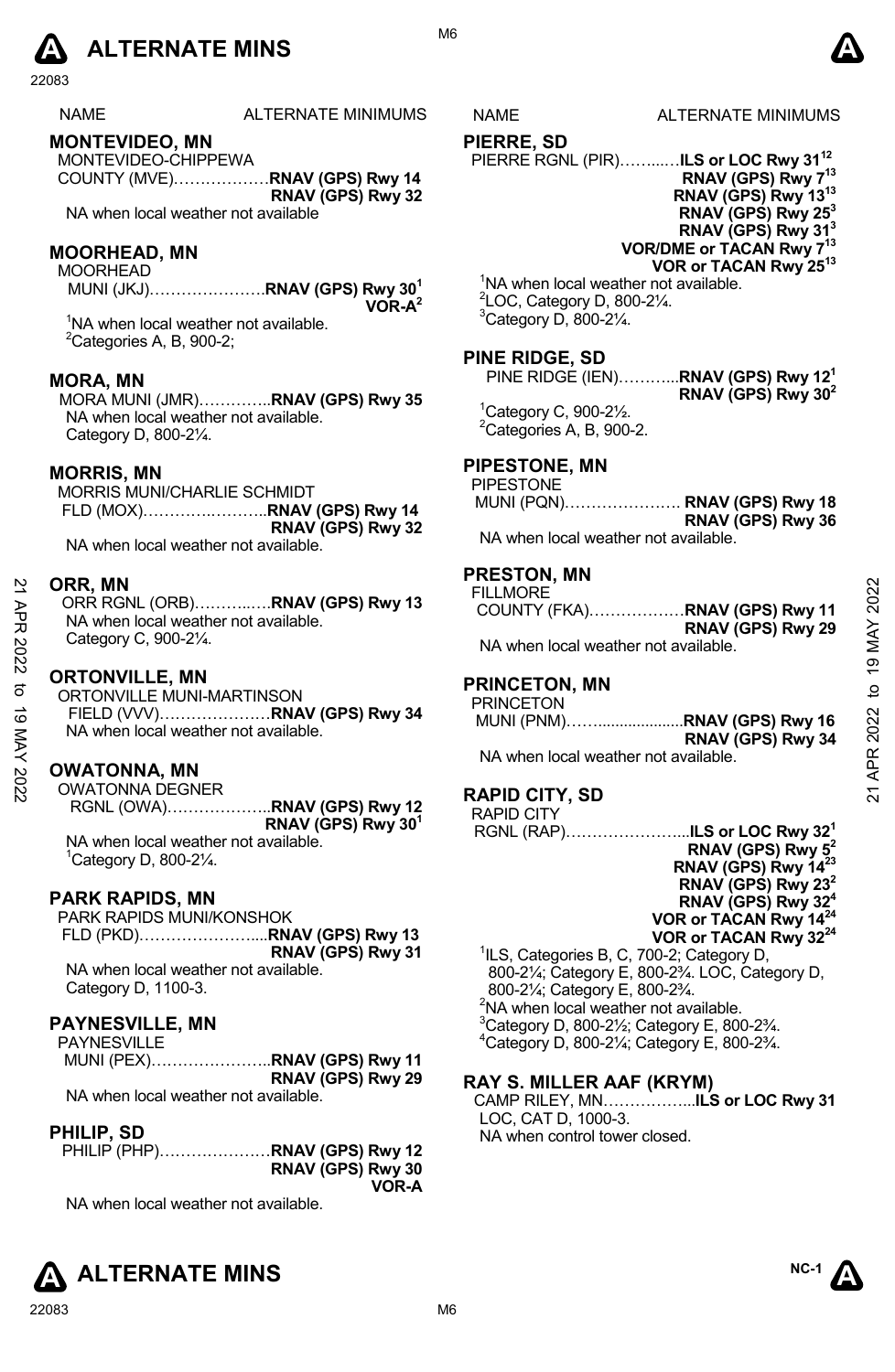

| <b>NAME</b> | ALTERNATE MINIMUMS |
|-------------|--------------------|
|             |                    |

# **RED WING, MN**

RED WING RGNL (RGK)………………….**RNAV (GPS) Rwy 91 RNAV (GPS) Rwy 272**

NA when local weather not available. 1 Category C, 900-2½, Category D, 1000-3.  $2$ Category C, 900-2 $\frac{1}{2}$ .

# **REDWOOD FALLS, MN**

REDWOOD FALLS MUNI (RWF)…………………**RNAV (GPS) Rwy 30 VOR-A** 

Category D, 800-2¼. NA when local weather not available.

#### **ROCHESTER, MN**

**ROCHESTER** INTL (RST)…………………….**ILS or LOC Rwy 13 ILS Z or LOC Z Rwy 31 COPTER ILS Y or LOC Y Rwy 31** 

NA when control tower closed.

#### **ROLLA, ND**

ROLLA MUNI (06D)…………..**RNAV (GPS) Rwy 32**  NA when local weather not available. Category D, 900-2¾.

#### **ROSEAU, MN**

| ROSEAU MUNI/RUDY BILLBERG            |                   |
|--------------------------------------|-------------------|
|                                      |                   |
|                                      | RNAV (GPS) Rwy 34 |
| NA when local weather not available. |                   |

#### **RUGBY, ND**

#### **RUSH CITY, MN**

RUSH CITY RGNL (ROS)………………...**RNAV (GPS) Rwy 34**  NA when local weather not available.

#### **ST CLOUD, MN**

ST CLOUD RGNL (STC)……….….**ILS or LOC/DME Rwy 13123 ILS or LOC Rwy 31<sup>123</sup> RNAV (GPS) Rwy 51 RNAV (GPS) Rwy 1314 RNAV (GPS) Rwy 231 RNAV (GPS) Rwy 3114 VOR Rwy 3124**

<sup>1</sup>NA when local weather not available. <sup>2</sup>NA when control tower closed.  $3$ LOC, Category D, 900-2 $3/4$ .  $4$ Category D, 900-2 $\frac{3}{4}$ .

S NAME ALTERNATE MINIMUMS

# **ST. JAMES, MN**

ST. JAMES MUNI (JYG)………………….**RNAV (GPS) Rwy 15 RNAV (GPS) Rwy 33** 

NA when local weather not available.

#### **ST. PAUL, MN**

LAKE ELMO (21D)……….…..**RNAV (GPS) Rwy 32**  NA when local weather not available.

SAINT PAUL DOWNTOWN HOLMAN

 FLD (STP)……………...……..**ILS or LOC Rwy 1412 ILS or LOC Rwy 3212 RNAV (GPS) Rwy 143 RNAV (GPS) Rwy 3234**  <sup>1</sup>NA when control tower closed.

<sup>2</sup>LOC, Categories A, B, 900-2; Category C, 900-2½; Category D, 900-2¾.  $3$ Categories A, B, 900-2; Category C, 900-21⁄2; Category D, 900-2¾. 4 NA when local weather not available.

#### **SAUK CENTRE, MN**  SAUK CENT

| SAUN UEINTRE                         |                                     |
|--------------------------------------|-------------------------------------|
|                                      | MUNI (D39)……………………RNAV (GPS) Rwy 14 |
|                                      | RNAV (GPS) Rwy 32                   |
| NA when local weather not available. |                                     |

# **SIOUX FALLS, SD**

| APR      | INA WILCH IUCAI WEALHEI HUL AVAIIADIC.<br>Category D, 900-2 <sup>3</sup> / <sub>4</sub> .     | RNAV (GPS) Rwy 32<br>NA when local weather not available.                                                                 | 2022           |
|----------|-----------------------------------------------------------------------------------------------|---------------------------------------------------------------------------------------------------------------------------|----------------|
| 2022     | <b>ROSEAU, MN</b><br>ROSEAU MUNI/RUDY BILLBERG                                                | <b>SIOUX FALLS, SD</b><br><b>JOE FOSS</b>                                                                                 | $\overline{9}$ |
| ನ<br>ಕ   | RNAV (GPS) Rwy 34<br>NA when local weather not available.                                     | FLD (FSD)ILS or LOC Rwy 3 <sup>12</sup><br>ILS or LOC Rwy 21 <sup>125</sup><br>RADAR-1 <sup>3</sup>                       | $\mathsf{D}$   |
| MAY 2022 | <b>RUGBY, ND</b><br>RUGBY MUNI (RUG)RNAV (GPS) Rwy 30<br>NA when local weather not available. | RNAV (GPS) Rwy 3 <sup>4</sup><br>RNAV (GPS) Rwy 15 <sup>45</sup><br>RNAV (GPS) Rwy 21 <sup>4</sup><br>RNAV (GPS) Rwy 3345 | 2022<br>APR    |
|          | BUOU AITY HALL                                                                                | VOR or TACAN Rwy 15 <sup>6</sup>                                                                                          | $\overline{2}$ |

#### **VOR/DME or TACAN Rwy 336**

<sup>1</sup>NA when control tower closed.  $2^2$ LOC, Category D, 800-2 $\frac{1}{2}$ Category E 900-3.  $3$ Category E, 800-2 $\frac{3}{4}$ .  $^{4}$ Category D, 800-2 $\frac{1}{2}$ . 5 NA when local weather not available.  $6$ Category D, 800-2 $\frac{1}{2}$ ; Category E, 900-3.

# **SLAYTON, MN**

SLAYTON MUNI (DVP)……..**RNAV (GPS) Rwy 17 RNAV (GPS) Rwy 35**  NA when local weather not available.

# **SOUTH ST. PAUL, MN**

SOUTH ST PAUL MUNI-RICHARD E FLEMING FLD (SGS) .. ........**RNAV (GPS) Rwy 34**  Category D, 800-2½.





M<sub>7</sub>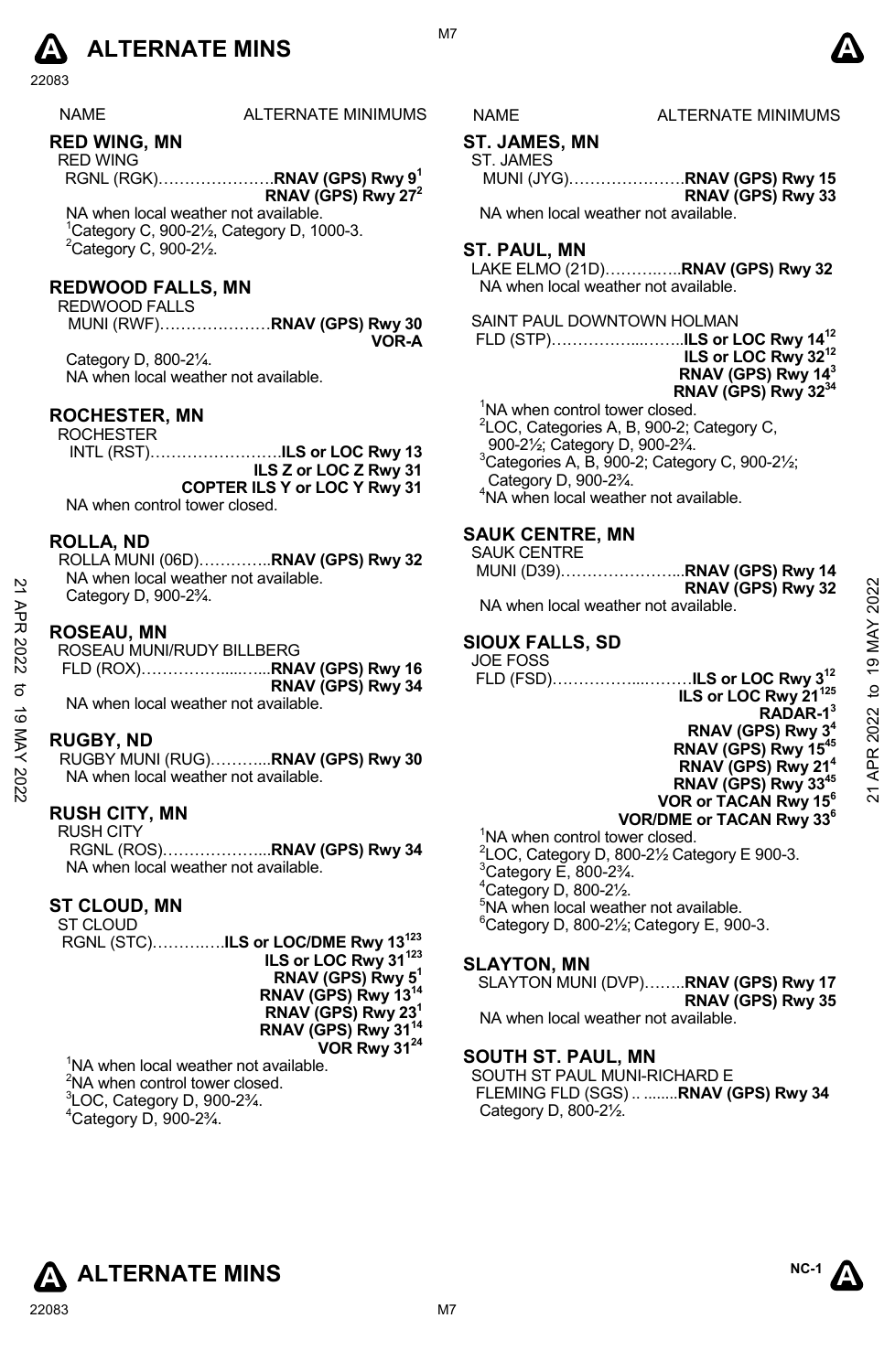

#### NAME ALTERNATE MINIMUMS NAME ALTERNATE MINIMUMS

# **SPEARFISH, SD**

BLACK HILLS- CLYDE ICE FLD (SPF)…..…**RNAV (GPS) Rwy 131 RNAV (GPS) Rwy 312** 1 Categories A, B, 1000-4, Category C, 1700-4. 2 Categories A, B, 1000-2, Category C, 1700-3.

#### **STAPLES, MN**

STAPLES MUNI (SAZ)……..**RNAV (GPS) Rwy 14 RNAV (GPS) Rwy 32**  NA when local weather not available.

#### **THIEF RIVER FALLS, MN**

THIEF RIVER FALLS RGNL (TVF)……...….**ILS or LOC Rwy 311 RNAV (GPS) Rwy 42 RNAV (GPS) Rwy 1323 RNAV (GPS) Rwy 222 RNAV (GPS) Rwy 3123 VOR Y Rwy 133 VOR Rwy 313** 

1 LOC, Category D, 900-2¾.  $2$ NA when local weather not available.  $3$ Category D, 900-2 $\frac{3}{4}$ .

# **TIOGA, ND**

| ⊻    | <b>TIOGA, ND</b>                                          | WATERTOWN                                                                    | 2022           |
|------|-----------------------------------------------------------|------------------------------------------------------------------------------|----------------|
| ЯPR  | <b>TIOGA</b>                                              | LOC BC Rwy $17^{13}$                                                         |                |
|      | RNAV (GPS) Rwy 30 <sup>1</sup>                            | RNAV (GPS) Rwy 12 <sup>3</sup>                                               | MAY            |
| 2022 | Category D, 800-21/4.                                     | RNAV (GPS) Rwy 17 <sup>13</sup><br>RNAV (GPS) Rwy 30 <sup>13</sup>           | $\overline{9}$ |
| ನ    | <sup>1</sup> NA when local weather not available.         | RNAV (GPS) Rwy 35 <sup>3</sup>                                               | $\mathsf{D}$   |
| ಕ    |                                                           | VOR or TACAN Rwy 1713                                                        |                |
|      | <b>TRACY, MN</b>                                          | <sup>1</sup> NA when local weather not available.                            | 2022           |
| ⋚    | TRACY MUNI (TKC)RNAV (GPS) Rwy 11                         | $2$ LOC, Category C, 800-2 $\frac{1}{4}$ ; Category D, 800-2 $\frac{1}{2}$ . |                |
| 2022 | RNAV (GPS) Rwy 29<br>NA when local weather not available. | <sup>3</sup> Category C, 800-21/ <sub>4</sub> ; Category D, 800-21/2.        | ≃              |
|      |                                                           | <b>WHFATON MN</b>                                                            | ಸ              |

#### **TRACY, MN**

| <b>TRACY MUNI (TKC)RNAV (GPS) Rwy 11</b> |                   |
|------------------------------------------|-------------------|
|                                          | RNAV (GPS) Rwy 29 |
| NA when local weather not available.     |                   |

#### **TWO HARBORS, MN**

RICHARD B. HELGESON (TWM)………….**RNAV (GPS) Rwy 6 RNAV (GPS) Rwy 24**  NA when local weather not available

# **VALLEY CITY, ND**  BARNES COUNTY

| BARNES COUNTY                        |                             |
|--------------------------------------|-----------------------------|
|                                      | MUNI (BAC)RNAV (GPS) Rwy 13 |
|                                      | RNAV (GPS) Rwy 31           |
| NA when local weather not available. |                             |

#### **WADENA, MN**

WADENA MUNI (ADC)……..**RNAV (GPS) Rwy 16 RNAV (GPS) Rwy 34**  NA when local weather not available.

#### **WAHPETON, ND**

**HARRY** STERN (BWP)………………**RNAV (GPS) Rwy 33**  NA when local weather not available.

#### **WALHALLA, ND**

WALHALLA MUNI (96D)……..**RNAV (GPS) Rwy 33**  NA when local weather not available. Category B, 1100-2.

#### **WALKER, MN**

WALKER MUNI (Y49)……….**RNAV (GPS) Rwy 15 RNAV (GPS) Rwy 33** 

NA when local weather not available. Category C, 800-2¼.

#### **WARROAD, MN**

WARROAD INTL MEML (RRT)……..….........….**RNAV (GPS) Rwy 13 RNAV (GPS) Rwy 31**

NA when local weather not available. Category C, 900-2¾; Category D, 900-3.

#### **WASECA, MN**

WASECA MUNI (ACQ)……...**RNAV (GPS) Rwy 15 RNAV (GPS) RWY 33**  NA when local weather not available.

# **WATERTOWN, SD**

# WATERTOWN

#### **WHEATON, MN**

WHEATON MUNI (ETH)…….**RNAV (GPS) Rwy 16 RNAV (GPS) Rwy 34** 

NA when local weather not available.

# **WILLISTON, ND**

WILLISTON BASIN **INTL (XWA)…….** 

| .RNAV (GPS) Rwy 4           |
|-----------------------------|
| RNAV (GPS) Rwy 14           |
| RNAV (GPS) Rwy 22           |
| RNAV (GPS) Rwy 32           |
| VOR Rwy 14                  |
| VOR Rwy 22                  |
| VOR Rwy 32                  |
| الملحلة والمستحدث والمستحدث |

NA when local weather not available.

#### **WILLMAR, MN**

| WILLMAR MUNI/JOHN L RICE            |                                          |
|-------------------------------------|------------------------------------------|
|                                     | FLD (BDH) RNAV (GPS) Rwy 13 <sup>1</sup> |
|                                     | RNAV (GPS) Rwy 31                        |
|                                     | VOR Rwy 31 <sup>1</sup>                  |
| NA whop local woather not available |                                          |

er not available 1 Category D, 900-2¾.